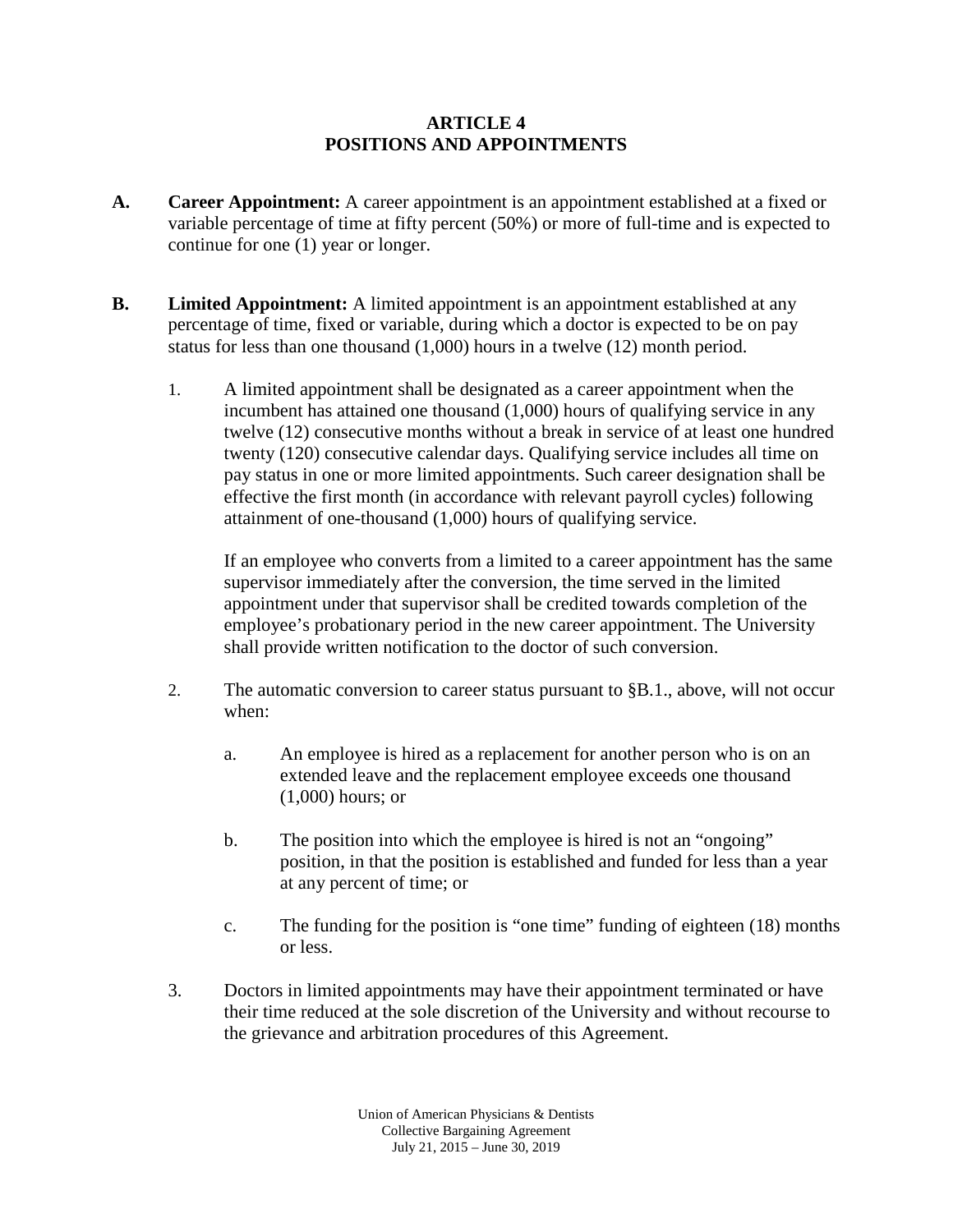- 4. An employee who is appointed to a limited appointment will be automatically terminated as of the last day of the appointment unless there is an earlier separation or a written extension of the appointment. The University shall notify doctors in limited appointment of the expected end date of their appointment as soon as practicable.
- **C. Partial-Year Career Appointment:** A partial-year career appointment is established to accommodate foreseeable seasonable fluctuations in staffing, budgetary, operational, or other needs. A partial-year career appointment contains regularly scheduled periods, not to exceed three (3) months per calendar year, during which the incumbent remains an employee but is not at work (furlough). Furlough periods need not be consecutive in time.
	- 1. Employees holding partial-year career appointments may choose to receive paychecks during working months only or, alternatively, to spread paychecks over twelve months (or the biweekly equivalent). Employees who occupy partial-year career positions and who elect the pay-over-twelve (12) months option must occupy the partial-year career position at least nine (9) months (or the bi-weekly equivalent) before receiving pay during the furlough period.
	- 2. Employees holding a partial-year career appointment shall be provided the University's contribution to the cost of applicable University-sponsored benefits in accordance with the provisions of Article 20 – University Benefits. For health plans which require an employee contribution, doctors on furlough must remit the amount of the employee's contribution in accordance with the applicable plan rules to remain in force. Benefit coverage, including all types of insurance coverage, shall be in accordance with applicable plan rules.
	- 3. Time on furlough is not qualifying time for vacation leave, sick leave, holiday pay, or service computation for seniority or retirement.
	- 4. This §C.4. is for information purposes only. Specific eligibility and benefits are governed entirely by the terms of the University's UCRS Plan Documents. Pursuant to Article 20 - University Benefits, the University may, at its sole discretion during the term of this Agreement, alter its retirement system plans. The alterations will apply to eligible employees in the same manner as they apply to other eligible policy-covered staff.
		- a. In a manner consistent with the current Retirement Plan Documents and Regulations, the amount of Service Credit earned under the UCRP for any month by a staff Member with a 9-, 10-, or 11-month partial year appointment who works full-time shall be equal to one-ninth, one-tenth, or one-eleventh, respectively, of a year of Service Credit.
		- b. In a manner consistent with the current Retirement Plan Documents and Regulations, the amount of Service Credit earned under the UCRP for any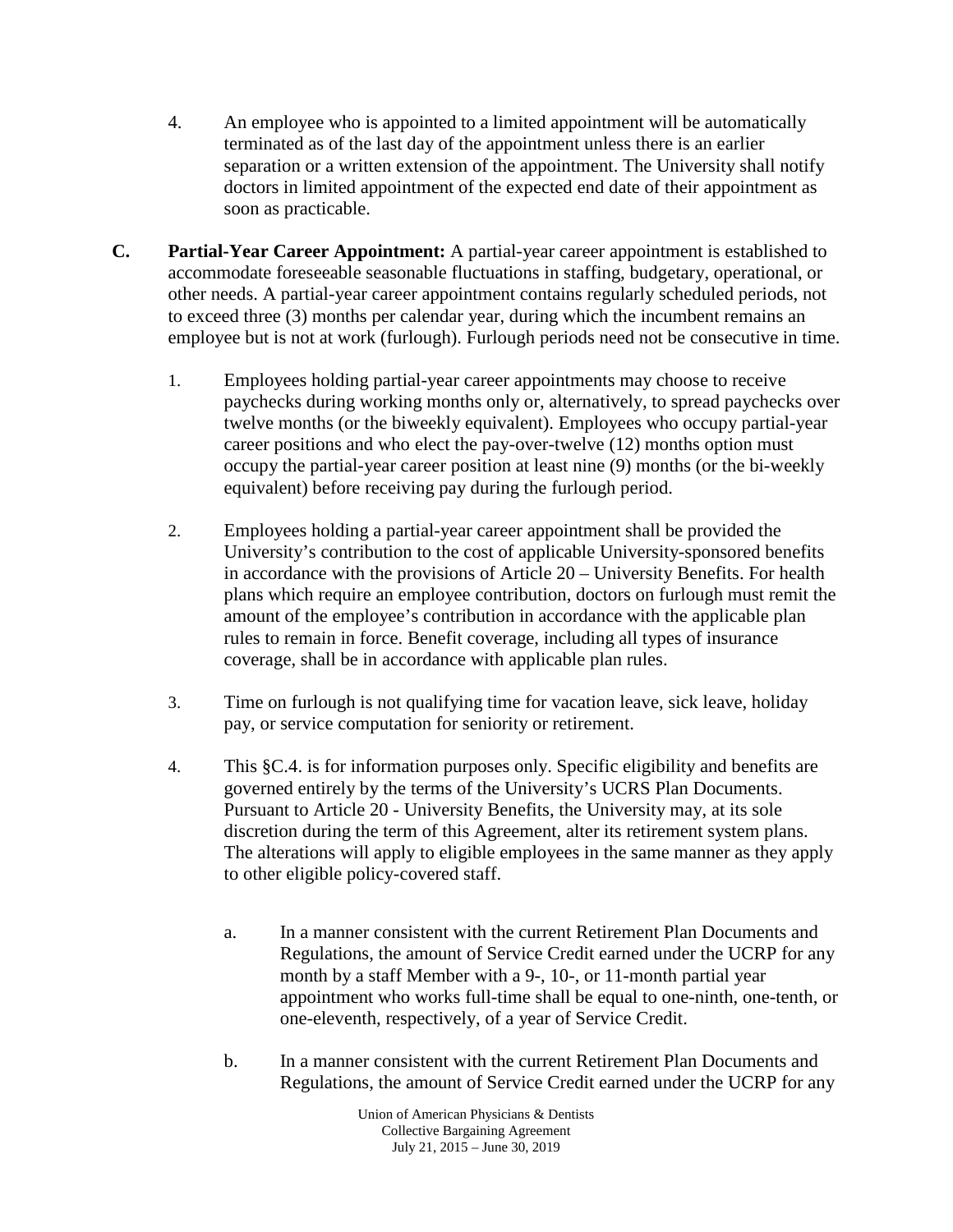month by a staff Member with a 9-, 10-, or 11-month appointment who works less than full-time shall be equal to one-ninth, one-tenth, or oneeleventh, respectively, of a year of Service Credit multiplied by percentage of time worked.

## **D. Reassignment**

The involuntary reassignment of a doctor in a full-time career appointment to a partial year career appointment or to a part-time appointment at a fixed or variable percentage of time is a reduction in time and must be carried out in accordance with the provisions of Article 29 – Layoff and Reduction in Time.

- **E. Per Diem Appointment:** A Per Diem appointment is one that adds to or substitutes for career and limited appointments on a pre-scheduled basis or as needed on a day-to-day basis as determined by the University.
	- 1. Per Diem employees are those employees in University title codes 6003, 6004, 6005, 6009, 6010, and 6011.
	- 2. Per Diem appointments may be at any percentage of time and any duration.
	- 3. Employees who hold Per Diem appointments may be scheduled or not scheduled or called off from a pre-established schedule. Additionally, Per Diem employees' eligibility for scheduling may be discontinued at any time without notice and without cause at the sole discretion of the University and without recourse to the grievance and arbitration procedures of this Agreement.
	- 4. Requirements for maintaining per diem status are established by the University and may vary by location. Upon the mutual written agreement of the University and the Per Diem doctor, the employee's Per Diem status may be temporarily held in abeyance.
	- 5. Per Diem employees are excluded from participation in the group insurance and retirement programs sponsored by the University, except as otherwise provided in the UCRP Plan Documents and Regulations.
	- 6. Per Diem employees are not eligible for paid time off such as vacation, sick leave, holidays or educational leave.
	- 7. Probationary Period For Per Diems Hired Into Career Appointments

A per diem doctor who has worked at least the equivalent of sixty (60) full-time shifts in six (6) consecutive months in the same position to which he or she is subsequently appointed as a career employee shall have three (3) months credited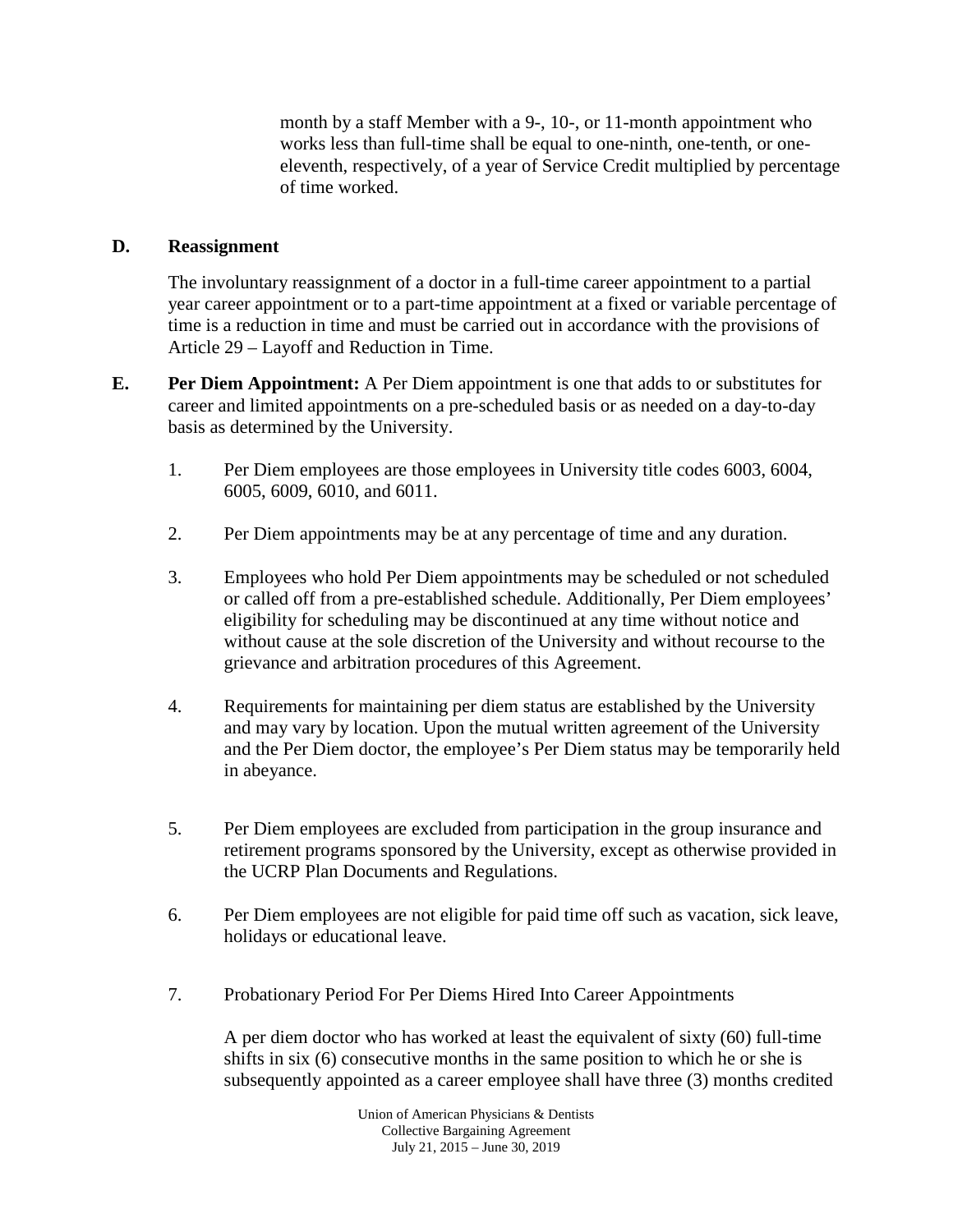toward completion of the probationary period, provided that the sixty (60) fulltime shifts in six (6) consecutive months immediately precede the career appointment.

8. Seniority Credit Upon Conversion to Career Status

A per diem doctor who converts to career status will receive seniority credit for per diem service to the following extent: After conversion to career status, the doctor's date of hire for seniority purposes will be adjusted according to the number of hours worked as a per diem as a percentage of full time service based on 2088 hours per year. However, the period of per diem service to be considered will be limited to twenty-four (24) months prior to the date of conversion. For example: Total Per Diem hours in last twenty-four (24) months divided by 2088 (or 2080, depending on HRIS), equals  $X\%$ .  $X\%$  is then multiplied by 365 to get the number of days that shall be credited as seniority upon conversion to career status.

- 9. Schedule Cancellations
	- a. When a Per Diem doctor is scheduled to work but it is subsequently determined that no work is available for the Per Diem employee, the University shall notify the Per Diem by telephoning him/her at the phone number provided. It shall be the responsibility of the Per Diem employee to inform the University of any changes to his/her telephone number.
	- b. In the event a Per Diem doctor's scheduled shift is cancelled and the University did not telephone the employee in advance of the cancellation, the affected doctor shall perform any in-unit work that may be assigned or shall be provided two (2) hours pay in lieu of work. Pay in lieu of work need not be provided where the University made an effort to contact the employee in advance of the cancellation.
- 11. Required Participation in Educational/Training Programs

Where the University requires the participation of a Per Diem employee in a particular training or educational session/program, time spent in such training or educational program shall be considered time worked. Enrollment costs, if any, shall be paid by the University.

12. Workers' Compensation

A Per Diem doctor who is injured on the job may apply for Workers' Compensation.

13. Per Diem Employees are covered by the following Articles of this Agreement: Article 27: Leaves of Absence; Article 41: Defense and Indemnification of